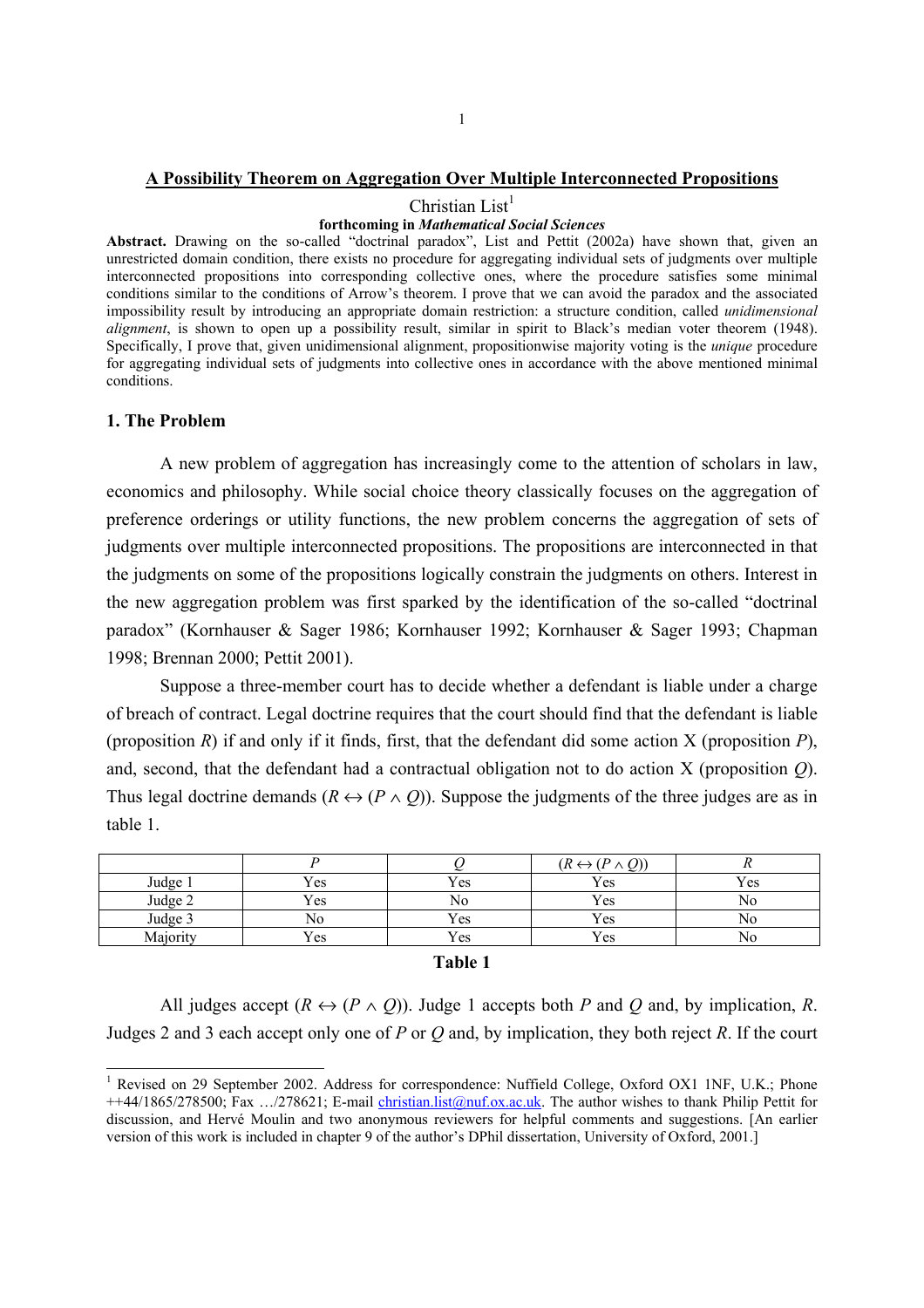applies majority voting on each of the four propositions *P*, *Q*, *R*, and  $(R \leftrightarrow (P \land Q))$ , it faces a paradoxical outcome. A majority accepts *P*, a majority accepts *Q*, a majority (unanimity) accepts  $(R \leftrightarrow (P \land Q))$ , and yet a majority rejects *R*. Propositionwise majority voting thus generates an inconsistent collective set of judgments, namely  $\{P, Q, (R \leftrightarrow (P \land Q)), \neg R\}$  (corresponding to the last row of table 1). This set is inconsistent in the standard sense of propositional logic: there exists no assignment of truth-values to *P*, *Q* and *R* that makes all the propositions in the set simultaneously true. Note that the sets of judgments of the individual judges (corresponding to the first three rows of table 1) are all consistent. The doctrinal paradox is related to Anscombe's paradox, or Ostrogorski's paradox (Anscombe 1976; Kelly 1989; Brams, Kilgour and Zwicker 1997). Like the doctrinal paradox, these paradoxes are concerned with aggregation over multiple propositions. Unlike the doctrinal paradox, they do not explicitly incorporate logical connections between different propositions.<sup>2</sup>

Just as Condorcet's paradox of cyclical majority preferences can be associated with a more general impossibility result – Arrow's theorem –, so the doctrinal paradox is illustrative of a more general result. As stated in more detail below, given an unrestricted domain condition, there exists no procedure for aggregating individual sets of judgments into collective ones, where the procedure satisfies some minimal conditions similar to Arrow's conditions (List and Pettit 2002a).

In this paper, I prove that we can restrict the domain of admissible individual sets of judgments in such a way as to avoid the paradox and the associated impossibility result. If a profile of individual sets of judgments satisfies a structure condition called *unidimensional alignment*, then propositionwise majority voting will generate a consistent collective set of judgments. If the number of individuals is odd, that set will be the set of judgments of the median individual with respect to a suitably defined structuring ordering; if the number of individuals is even, the set will be the intersection of the sets of judgments of the median pair of individuals. Moreover, I provide a characterization result: given unidimensional alignment, propositionwise majority voting is the *unique* aggregation procedure satisfying the above mentioned minimal conditions.

The condition of unidimensional alignment is similar in spirit to Black's condition of single-peakedness in the context of preference aggregation (Black 1948). Like single-peakedness,

<sup>&</sup>lt;sup>2</sup> "Premise-based" and "conclusion-based" decision procedures have been proposed as escape-routes from the doctrinal paradox (for example, Pettit 2001). On the premise-based procedure, majority voting is applied on each of *P* and *Q* (the "premises"), but not on *R* (the "conclusion"), and the rule  $(R \leftrightarrow (P \land Q))$  is then used to determine the collective judgment on  $\hat{R}$ , so that the majority verdict on  $\hat{R}$  is ignored. Given table 1, this leads to the acceptance of *R*. On the conclusion-based procedure, majority voting is applied only on *R*, but not on *P* and *Q*, so that the majority verdicts on *P* and *Q* are ignored. Given table 1, this leads to the rejection of *R*. Thus the premise-based and conclusion-based procedures may produce divergent outcomes. It is easily seen that they each violate condition (S) below. Using the framework of the Condorcet jury theorem, Bovens and Rabinowicz (2001) have compared the performance of the two procedures in terms of "tracking the truth" on *R* – where there is such a truth to be tracked.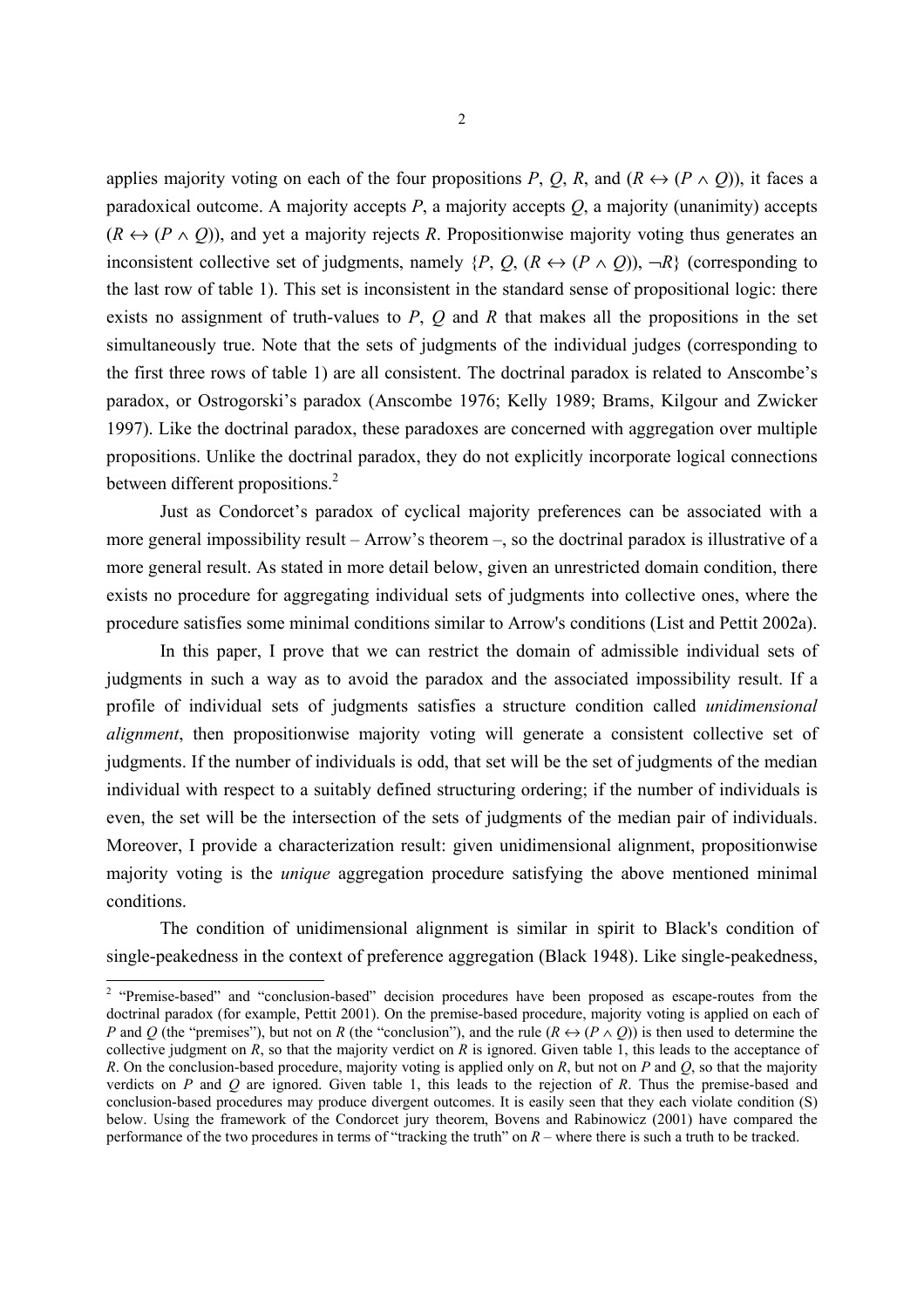it is a simple condition that lends itself to an interpretation in terms of 'onedimensionality', as I will suggest. However, the simplicity of the condition, like that of single-peakedness, comes at a price. From a logical point of view, the condition is too restrictive: it is only *sufficient but not necessary* for avoiding the relevant paradox and the associated impossibility result. But I show that a version of the presented characterization result on propositionwise majority voting holds for *any* domain restriction condition where (i) the condition is less restrictive than unidimensional alignment (i.e. it corresponds to a domain that is a superset of the unidimensional alignment domain) and (ii) the condition also provides an escape-route from the paradox and associated impossibility result.

# **2. The Framework**

1

Let  $N = \{1, 2, ..., n\}$  be a set of individuals ( $n \ge 2$ ). Let X be a set of propositions from the propositional calculus, interpreted as those propositions on which judgments are to be made. The set *X* includes atomic propositions, such as *P*, *Q* and *R*, and compound propositions, such as  $(R \leftrightarrow (P \land Q))$  or  $(P \leftrightarrow \neg Q)$ . To make the problem non-trivial, we assume that *X* contains at least two distinct atomic propositions, *P* and *Q*, and their conjunction,  $(P \land Q)$ .<sup>3</sup> Moreover, we assume that *X* contains proposition-negation pairs: we assume that, for every  $\phi \in X$ , we also have  $\neg \phi \in X$ . For simplicity, for every  $\phi \in X$ , we identify  $\neg\neg \phi$  with  $\phi$ .

For each *i*∈*N*, individual *i*'s *set of judgments* is a subset  $\Phi_i \subseteq X$ . Then  $\phi \in \Phi_i$  means "individual *i* accepts  $\phi$ ". A *profile of individual sets of judgments* is an *n*-tuple  $\{\phi_i\}_{i \in N}$  = {Φ1, Φ2, …, <sup>Φ</sup>*n*}. An *aggregation function* is a function *F* whose input is a profile of individual sets of judgments and whose output is a *collective set of judgments*  $\Phi \subset X$ . Here  $\phi \in \Phi$  means "the group *N* accepts  $\phi$ <sup>"</sup>. We use **D** to denote the domain of *F*. Below we consider different domain conditions. We define *propositionwise majority voting* (as in the doctrinal paradox) to be the following aggregation function on some domain **D**: for each  $\{\Phi_i\}_{i \in N} \in \mathbf{D}$ ,  $F(\{\Phi_i\}_{i \in N})$  :=  $\{\phi \in X : |\{i \in N : \phi \in \Phi_i\}| > n/2\}.$ 

An (individual or collective) set of judgments  $\Phi \subseteq X$  is *complete* if, for all  $\phi \in X$ , at least one of  $\phi \in \Phi$  or  $\neg \phi \in \Phi$  holds. The set  $\Phi$  is *consistent* if, for all  $\phi \in X$ , at most one of  $\phi \in \Phi$  or  $\neg \phi \in \Phi$ holds. The set  $\Phi$  is *deductively closed* if, for all  $\phi \in X$ , if  $\Phi$  logically entails  $\phi$ , then  $\phi \in \Phi$ . Let **U** be the set of all logically possible profiles of complete, consistent and deductively closed individual sets of judgments.

<sup>&</sup>lt;sup>3</sup> The use of conjunction ( $\wedge$ ) here is not essential, and the use of other logical connectives would yield a similar result. Particularly, as the set of connectives  $\{\neg, \wedge\}$  is expressively adequate, any logically possible proposition of the propositional calculus can be expressed as a proposition using ¬ and ∧ as the only connectives.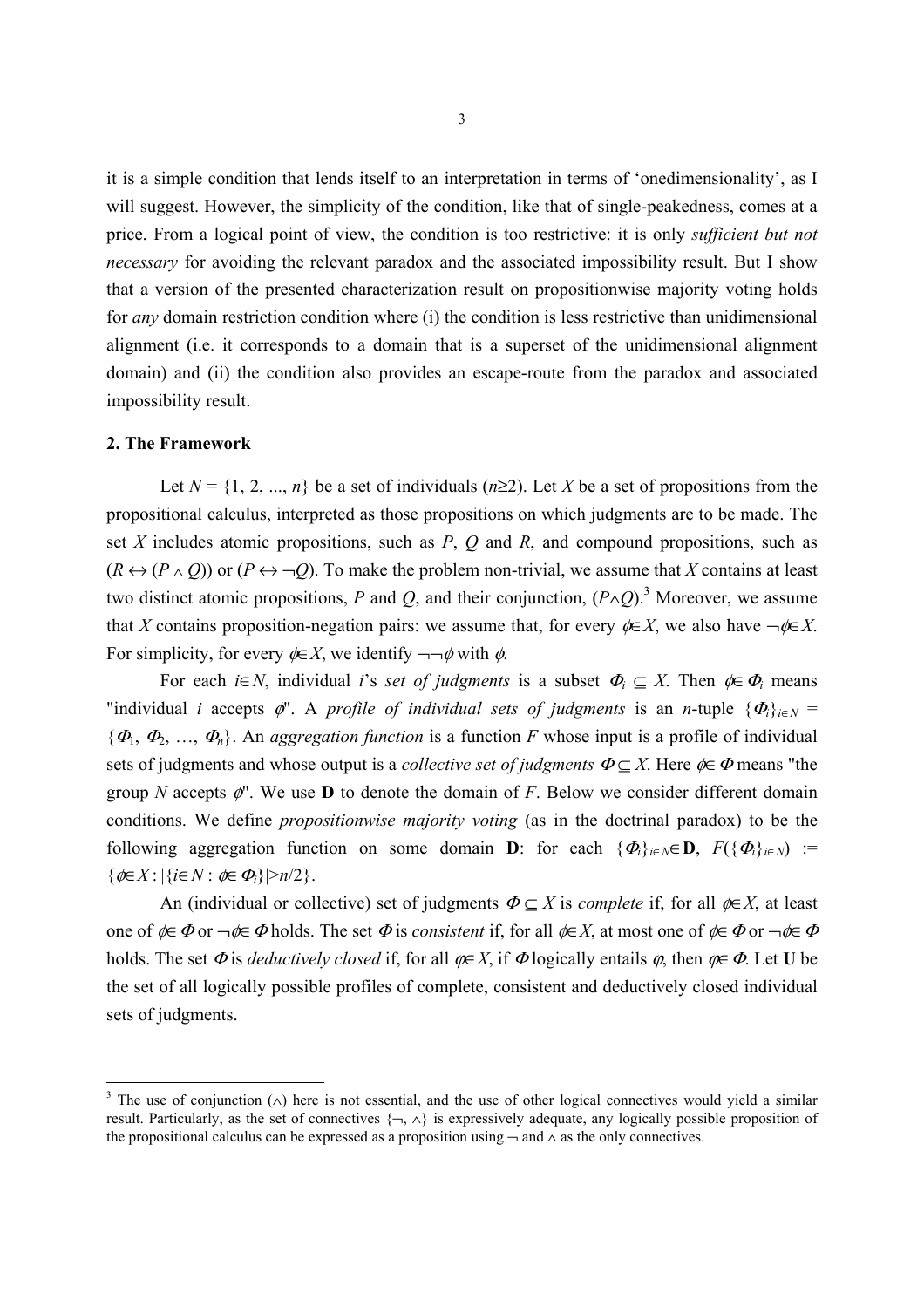List and Pettit (2002a) use the following minimal conditions on an aggregation function *F*:

# **UNRESTRICTED DOMAIN (U). The domain of**  $F$  **is**  $D = U$ **.**

**ANONYMITY (A).** For any  $\{\Phi_i\}_{i \in N} \in \mathbf{D}$  and any permutation  $\sigma : N \to N$ ,  $F(\{\Phi_i\}_{i \in N}) = F(\{\Phi_{\sigma(i)}\}_{i \in N})$ .

**SYSTEMATICITY (S).** There exists a function  $f : \{0, 1\}^n \to \{0, 1\}$  such that, for any  $\{\Phi_i\}_{i \in \mathbb{N}} \in \mathbf{D}$ ,  $F({\phi_i}_{i \in N}) = {\phi \in X : f(\delta_1(\phi), \delta_2(\phi), ..., \delta_n(\phi)) = 1}$ , where, for each *i*∈*N* and each  $\phi \in X$ ,  $\delta_i(\phi) = 1$  if  $\phi \in \Phi_i$  and  $\delta_i(\phi) = 0$  if  $\phi \notin \Phi_i$ .

 Conditions (U) and (A) have direct counterparts in standard social choice theory. Condition (U) requires that *F* should accept as admissible input any logically possible profile of individual sets of judgments, where the individual sets of judgments satisfy completeness, consistency and deductive closure. Condition (A) requires that *F* be invariant under permutations of the individuals, thereby giving all individuals formally equal weight in the aggregation. Condition (S) is closest to a combination of independence of irrelevant alternatives and neutrality. It requires that (i) the collective judgment on each proposition should depend exclusively on the pattern of individual judgments on that proposition (the "independence" part) and (ii) the same pattern of dependence should hold for all propositions (the "neutrality" part).<sup>4</sup> Condition (S) is demanding in so far as we might sometimes wish to treat different kinds of propositions differently, e.g. to treat 'premises' and 'conclusions' differently.<sup>5</sup> Nonetheless, propositionwise majority voting, which has some *prima facie* plausibility as an aggregation function, satisfies all of (U), (A) and (S), but the doctrinal paradox shows that it may fail to generate complete, consistent and deductively closed collective sets of judgments.

**Theorem 1.** (List and Pettit 2002a) There exists no aggregation function *F* (generating complete, consistent and deductively closed collective sets of judgments) which satisfies (U), (A) and (S).

<sup>&</sup>lt;sup>4</sup> It can be shown that, when the present framework is extended in such a way that *X* contains pairwise ranking propositions of the form *xPy* (from the predicate calculus), then condition (S) entails that (i) each collective pairwise ranking judgment depends exclusively on the pattern of individual ranking judgments over the same pair of alternatives and (ii) the same pattern of dependence holds for all pairwise ranking judgments. Here part (i) is precisely Arrow's condition of independence of irrelevant alternatives. But while independence of irrelevant alternatives still allows different pairs of alternatives to be treated differently (so long as their collective pairwise rankings depend only on the corresponding individual pairwise rankings and not on rankings involving third alternatives), part (ii) here disallows such differential treatment. Thus condition (S) entails the conjunction of independence of irrelevant alternatives and neutrality, a condition that is sometimes called independence of nonwelfare characteristics in Arrowian social choice theory. Independence of non-welfare characteristics entails, but is not entailed by, independence of irrelevant alternatives. See List and Pettit (2002b).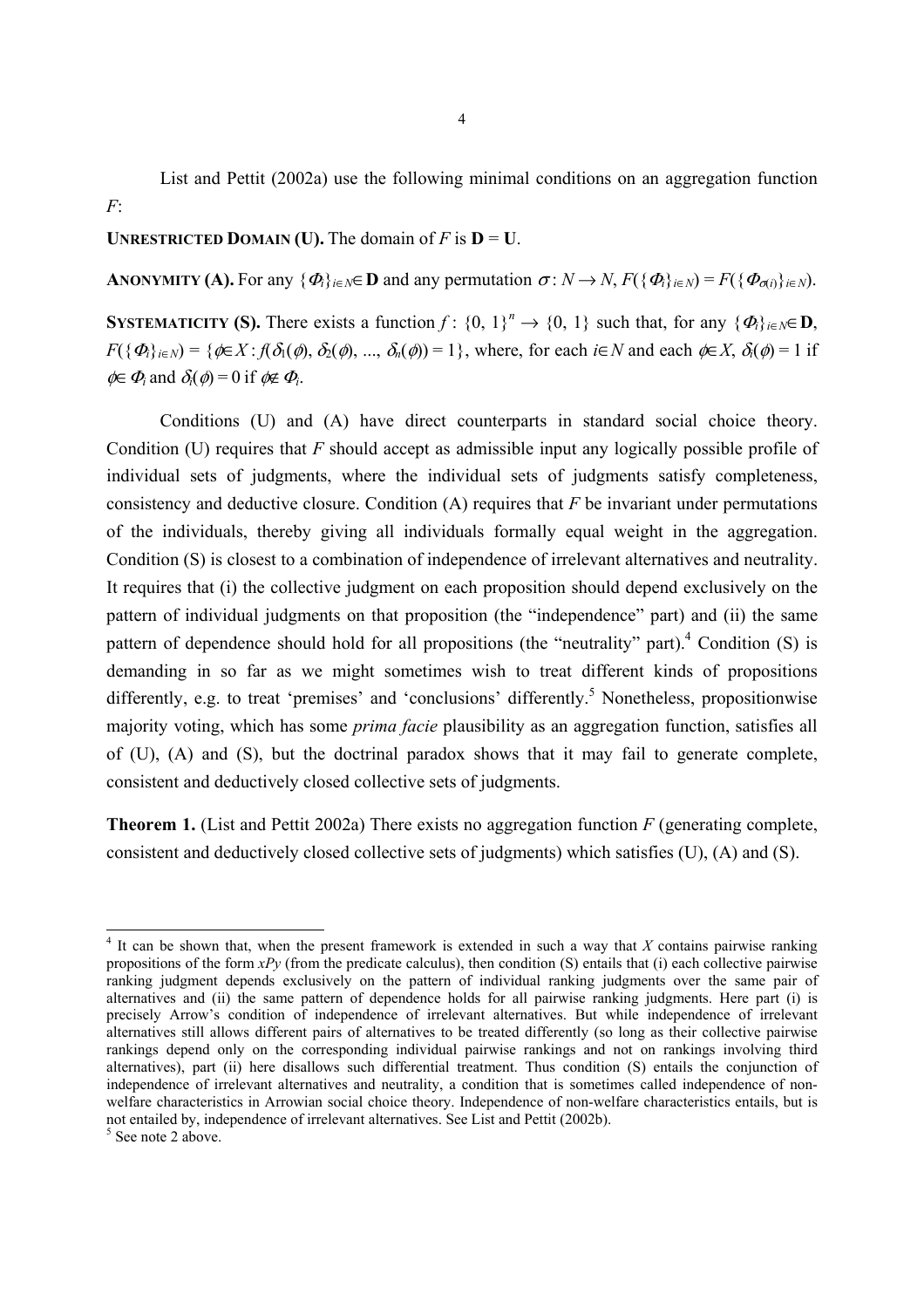# **3. The Result**

To define unidimensional alignment, a few preliminary definitions are due. Fix a profile of individual sets of judgments  $\{\Phi_i\}_{i \in N}$ . For each  $\phi \in X$ , define  $N_{accept-\phi} := \{i \in N : \phi \in \Phi_i\}$  and  $N_{reject-\phi}$  := {*i*∈*N* :  $\phi \notin \Phi_i$ }. Further, given any linear ordering  $\Omega$  on *N* and any  $N_1, N_2 \subseteq N$ , we write  $N_1 \Omega N_2$  as an abbreviation for [for all *i*∈*N*<sub>1</sub> and all *j*∈*N*<sub>2</sub>, *i* $\Omega$ *j*].

A profile of individual sets of judgments, {<sup>Φ</sup>*i*}*<sup>i</sup>*∈*<sup>N</sup>*, satisfies *unidimensional alignment* if there exists a linear ordering Ω on *N* such that

for every φ∈*X*, either *Naccept-*φ <sup>Ω</sup>*Nreject-*<sup>φ</sup> or *Nreject-*φ <sup>Ω</sup>*Naccept-*φ. 6

An ordering  $\Omega$  with this property will be called a *structuring ordering* of *N* for  $\{\Phi_i\}_{i\in N}$ . If *n* is odd, then we say that individual  $m \in N$  is the *median individual* with respect to  $\Omega$  if  $|\{i \in N : i\Omega m\}|$  $= |\{i \in N : m\Omega i\}|$ . If *n* is even, there exists no median individual under this definition. We then say that individuals  $m_1, m_2 \in N$  are the *median pair of individuals* with respect to  $\Omega$  if (i)  $m_1 \Omega m_2$ , (ii) there exists no *i*∈*N* such that  $m_1\Omega i$  and  $i\Omega m_2$ , and (iii)  $|\{i \in N : i\Omega m_1\}| = |\{i \in N : m_2\Omega i\}|$ .

Informally, a profile of individual sets of judgments satisfies unidimensional alignment if the individuals can be ordered from left to right such that, for *every* proposition  $\phi \in X$ , the individuals accepting  $\phi$  are either all to the left, or all the right, of those rejecting  $\phi$ .

|                                      | $\sim$<br>Individual 3 | Individual 2 | Individual 5 | Individual 4 | Individual 1 |
|--------------------------------------|------------------------|--------------|--------------|--------------|--------------|
|                                      | No                     | No           | No           | Yes          | Yes          |
|                                      | Yes                    | Yes          | No           | No           | No           |
| $\bf{v}$                             | Yes                    | No           | No           | No           | No           |
| $\mathcal{P}$<br>$R \leftrightarrow$ | No                     | Yes          | Yes          | Yes          | Yes          |
| $T-1.1.2$                            |                        |              |              |              |              |

| anı<br>16 |  |
|-----------|--|
|-----------|--|

The profile in table 2 satisfies unidimensional alignment, whereas the profile in table 1 violates the condition. Let **UAD** be the set of all logically possible profiles of complete, consistent and deductively closed individual sets of judgments satisfying unidimensional alignment.

## **UNIDIMENSIONAL ALIGNMENT DOMAIN (UAD).** The domain of  $F$  is  $D = UAD$ .

**Proposition 1.** Let *F* be propositionwise majority voting. For any  $\{\Phi_i\}_{i \in N} \in \text{UAD}$ , the following holds:

- If *n* is odd,  $F(\{\Phi_i\}_{i \in N}) = \Phi_m$ , where *m* is the median individual with respect to a structuring ordering of *N* for  $\{\Phi_i\}_{i \in N}$ .
- If *n* is even,  $F(\{\Phi_i\}_{i \in N}) = \Phi_{m_1} \cap \Phi_{m_2}$ , where  $m_1$  and  $m_2$  are the median pair of individuals with respect to a structuring ordering of *N* for  $\{\Phi_i\}_{i \in N}$ .

<sup>&</sup>lt;sup>6</sup> Note that this permits *N<sub>accept→</sub>* = Ø or *N<sub>reject-* $\phi$ </sub> = Ø.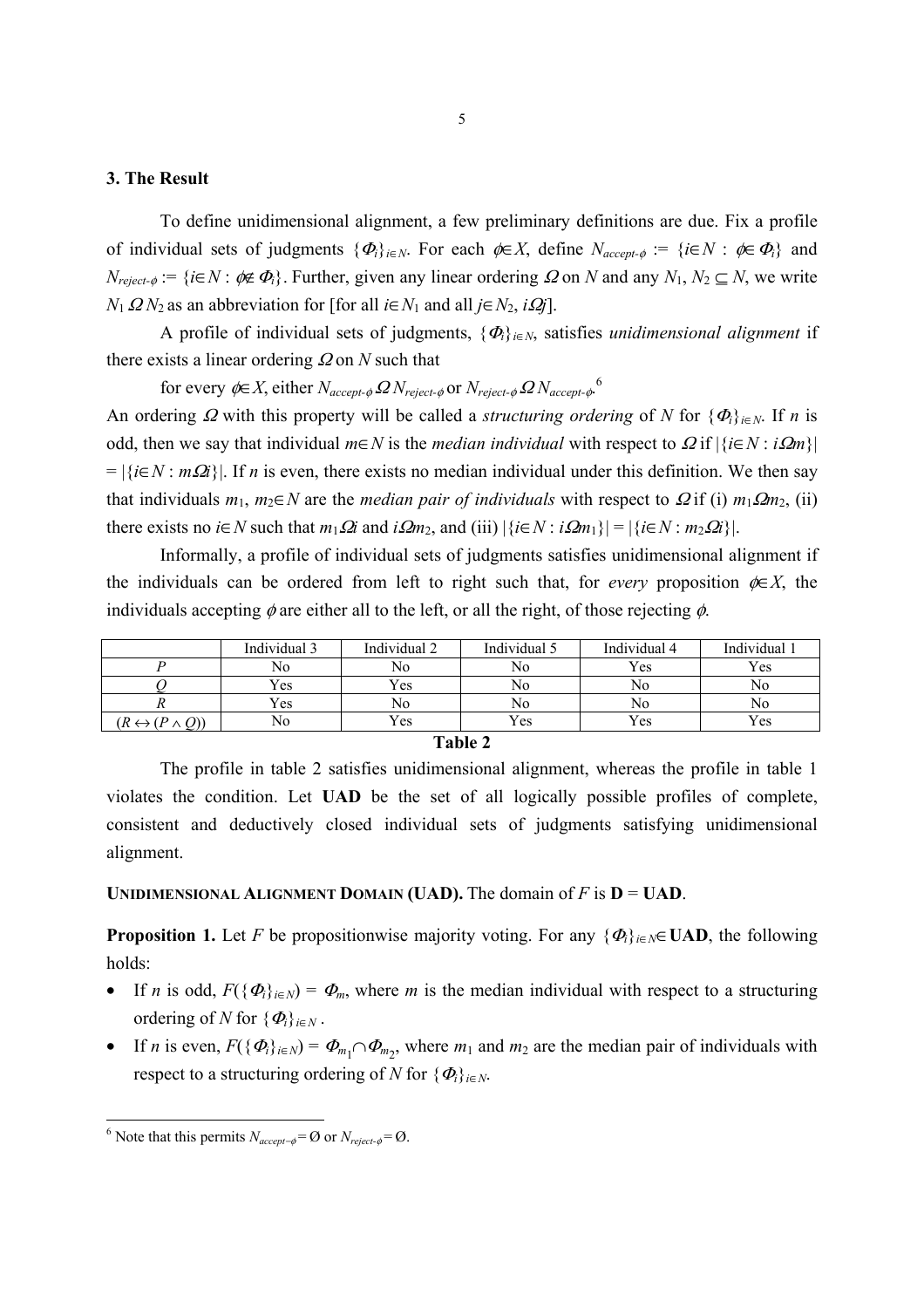The proof is given in the appendix. Proposition 1 can be summarized as follows. Given a profile of individual sets of judgments that satisfies unidimensional alignment, order the individuals along a structuring ordering. Consider first the case in which *n* is odd. Then the set of judgments of the median individual with respect to the structuring ordering will be accepted in propositionwise majority voting (in the case of table 2, the judgments of individual 5). The reason is that, by unidimensional alignment, the median individual shares the majority judgment on each proposition. More precisely, the condition of unidimensional alignment implies that, for each proposition  $\phi \in X$ , a majority of individuals (i.e. at least  $(n+1)/2$ ) accepts  $\phi$  if and only if the median individual accepts  $\phi$ . It follows immediately that, provided that the set of judgments of the median individual satisfies completeness, consistency and deductive closure, so will the resulting collective set. Consider next the case in which *n* is even. The situation is very similar to the previous case, although there exists no single median individual. This time the intersection of the sets of judgments of the median *pair* of individuals will be accepted in propositionwise majority voting. Here a majority of individuals (i.e. at least  $\frac{n}{2}+1$ ) accepts a proposition  $\phi$  if and only if *both* members of the median pair accept  $\phi$ . It is easy to check that the intersection of two consistent and deductively closed individual sets of judgments is also consistent and deductively closed. Hence, provided that the sets of judgments of the median pair of individuals satisfy consistency and deductive closure, so will the collective set. But there is one complication. The median pair of individuals may not agree on  $\phi$ , and as a result there may be some propositions  $\phi \in X$  such that neither  $\phi$  nor  $\neg \phi$  is contained in the intersection of the sets of judgments of the median pair. The collective set of judgments may thus violate completeness.

 However, the next theorem implies that such violations of completeness occur only in one special situation – and, moreover, in the intuitively 'right' kind of situation, namely when  $\phi$  and  $\neg \phi$  are supported by an equal number of individuals, i.e. when  $\phi$  and  $\neg \phi$  are tied in majority voting.

We say that a set of judgments  $\Phi \subseteq X$  is *almost complete* if, for all  $\phi \in X$ , |*Naccept-*φ| ≠ |*Nreject-*φ| implies that at least one of φ∈Φ or ¬φ∈Φ holds. When *n* is odd, we can never have  $|N_{accept\text{-}\phi}| = |N_{reject\text{-}\phi}|$ , and hence the notions of *completeness* and *almost completeness* coincide. When  $n$  is even, on the other hand, the two notions are distinct: completeness implies almost completeness, but not vice-versa.<sup>7</sup>

<sup>&</sup>lt;sup>7</sup> Suppose *n* is even. An almost complete set of judgments that satisfies consistency and deductively closure can always be extended to a complete set of judgments that also satisfies consistency and deductive closure. For example, if the collective set of judgments  $\Phi$  is  $\Phi_{m_1} \cap \Phi_{m_2}$ , where  $\Phi_{m_1}$  and  $\Phi_{m_2}$  are the sets of judgments of the median pair of individuals, then each of  $\Phi_{m_1}$  and  $\Phi_{m_2}$  is a complete, consistent and deductively closed extension of  $\Phi$ . So, when there are ties as a result of a disagreement between the median pair of individuals, the ties can be broken by consistently taking sides with either individual  $m_1$  or individual  $m_2$ . However, if we add such a tie-breaking rule to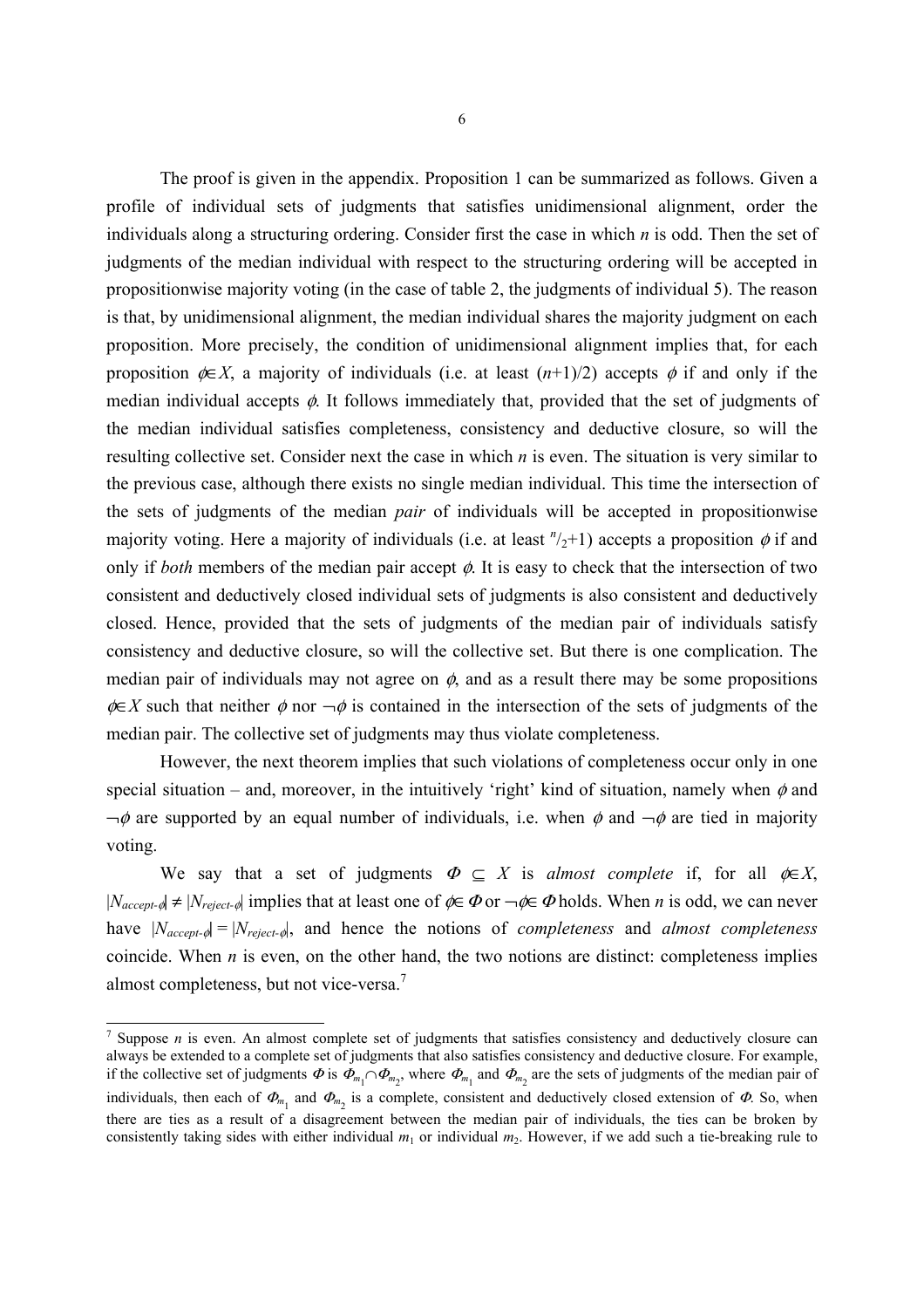**Theorem 2.** Let *F* be an aggregation function satisfying (UAD). Then

(i) *F* generates almost complete, consistent and deductively closed collective sets of judgments and satisfies  $(A)$  and  $(S)$ 

if and only if

 $\overline{a}$ 

(ii) *F* is propositionwise majority voting.

The proof is also given in the appendix. Theorem 2 implies not only that propositionwise majority voting is an aggregation function (generating almost complete, consistent and deductively closed collective sets of judgments) which satisfies (UAD), (A) and (S), but also that propositionwise majority voting is the *unique* such aggregation function.8

Moreover, the proof of theorem 2 in the appendix (specifically, the proof of "(i) implies (ii)") establishes a more general result:

**Proposition 2.** Let *F* be an aggregation function on some domain **D** satisfying  $\text{UAD} \subseteq \text{D} \subseteq \text{U}$ . If, on the domain **D**, *F* generates almost complete, consistent and deductively closed collective sets of judgments and satisfies (A) and (S), then *F* is propositionwise majority voting.

Proposition 2 has some useful implications. For instance, if **D** is the *maximal* subset of **U** on which propositionwise majority voting generates almost complete, consistent and deductively closed collective sets of judgments, then propositionwise majority voting is also the *unique* such aggregation function on **D** satisfying (A) and (S).<sup>9</sup> Further, although we cannot currently give an easily definable less demanding domain restriction condition than (UAD), there is already

our definition of propositionwise majority voting, the resulting aggregation function *F* violates condition (S). But *F* still satisfies a slightly weakened version of systematicity. We say that *F* is *almost systematic* if there exists a function  $f: \{0, 1\}^n \to \{0, 1\}$  such that, for any  $\{\Phi_i\}_{i \in N}$  in the domain of *F*, for all  $\phi \in X$  with  $|N_{accel} \neq |N_{reject-\phi}|$ ,  $\phi \in F(\{\Phi_i\}_{i \in N})$  if and only if  $f(\delta_1(\phi), \delta_2(\phi), ..., \delta_n(\phi)) = 1$ , where, for each  $i \in N$  and each  $\phi \in X$ ,  $\delta_i(\phi) = 1$  if  $\phi \in \Phi_i$  and  $\delta_i(\phi) = 0$  if  $\phi \notin \Phi$ .

<sup>=</sup> <sup>0</sup> if φ∉<sup>Φ</sup>*i*. 8 Since propositionwise majority voting on the domain **UAD** selects the set of judgments of the median individual (or the intersection of the sets of judgments of the median pair), a natural generalization of this aggregation rule on **UAD**  seems to be a generalized median voter rule (with parameter  $k \in N$ ) which selects, for each  $\{\Phi_i\}_{i \in N} \in \mathbf{UAD}$ , the set of judgments of the  $k^{\text{th}}$  individual with respect to a structuring ordering of *N* for  $\{\Phi_i\}_{i\in N}$ . However, there are at least two problems with the class of generalized median voter rules. The first problem is that, for each  $\{\Phi_i\}_{i\in\mathcal{N}}\in \mathbf{UAD}$ , the corresponding structuring ordering is unique at most up to reversal of the ordering: if  $\Omega$  is a structuring ordering for  $\{\Phi_i\}_{i\in\mathbb{N}}$ , then so is  $\Omega^*$ , where, for all *i*,  $j\in\mathbb{N}$ ,  $i\Omega^*$  *j* if and only if  $j\Omega$ *i*. To make a generalized median voter rule welldefined, we must select one of  $\Omega$  or  $\Omega^*$ . But if we make this selection on the basis of, for instance, which of the two orderings ranks a lower-numbered individual in *N* left-most (or right-most), then the resulting rule will violate condition (A). The second problem is that, in conjunction with condition (A), generalized median voter rules may violate condition (S). For example, in table 2 above, if we consider a generalized median voter rule which selects the set of judgments of the 2nd individual (from left) with respect to the structuring ordering, then *Q* will be accepted and *P* will be rejected. By conditions (S) and (A), however, the collective judgments on *P* and *Q* must coincide. I am grateful to an anonymous reviewer for drawing my attention to the class of generalized median voter rules.

<sup>&</sup>lt;sup>9</sup> Formally, **D** :=  $\{ {\{\varPhi_i\}}_{i \in N} \in U : F({\{\varPhi_i\}}_{i \in N}) \text{ is almost complete, consistent and deductively closed} \}$ , where *F* is propositionwise majority voting. We know that  $UAD \subset D$ . In the general case,  $UAD \neq D$ .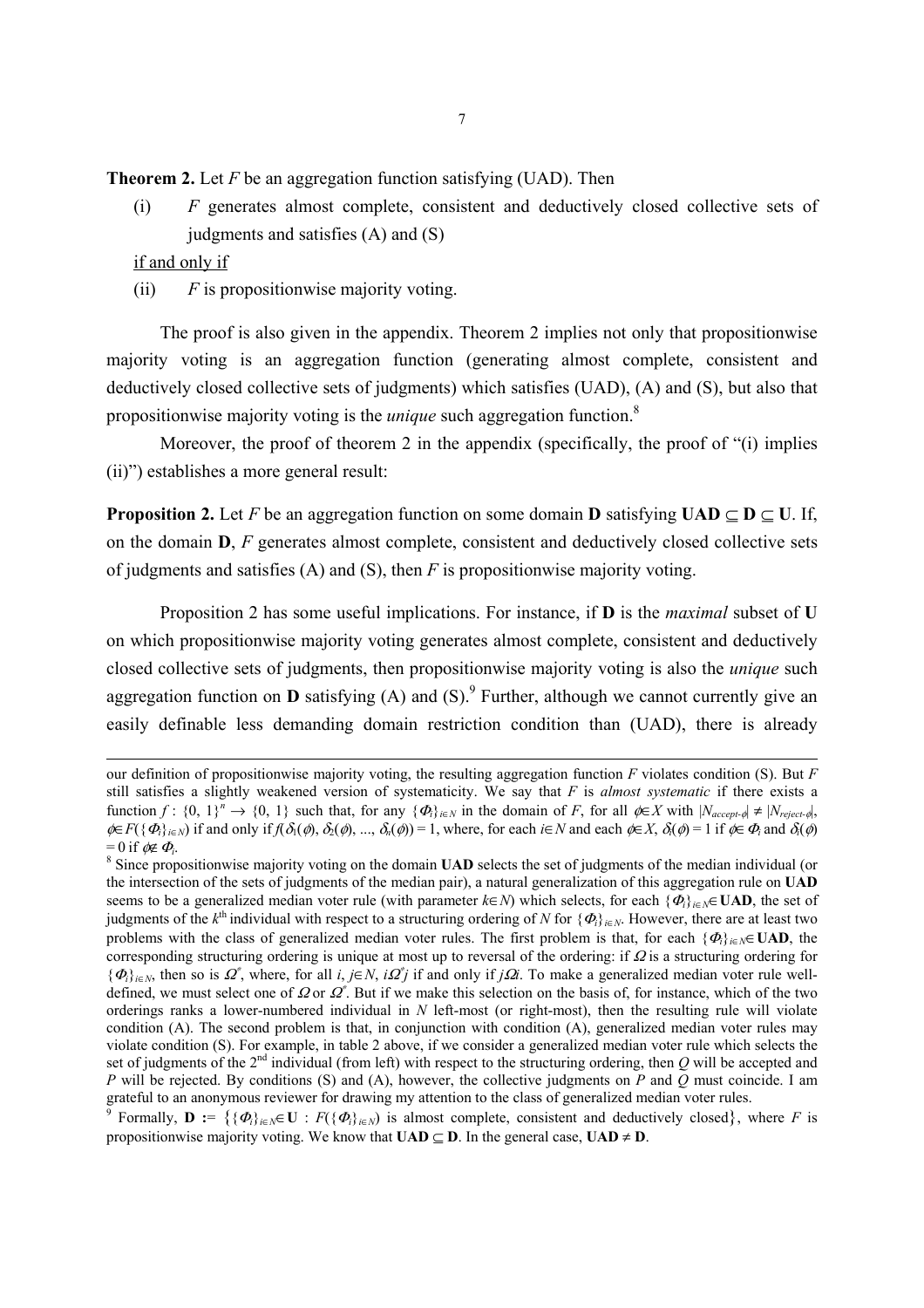something we know about such a condition: whatever the condition is, so long as it permits the existence of aggregation functions (generating almost complete, consistent and deductively closed collective sets of judgments) which satisfy (A) and (S), then propositionwise majority voting is the *unique* such aggregation function.

One simple generalization of unidimensional alignment is this. Suppose the set of propositions *X* can be partitioned into disjoint non-empty subsets  $X_1, X_2, \ldots, X_r$  such that the propositions in distinct subsets have no atomic propositions in common.10 This implies that the propositions in distinct subsets are logically independent from each other. We now say that a profile  $\{\Phi_i\}_{i \in N}$  satisfies *generalized unidimensional alignment* if, for each  $s \in \{1, 2, ..., r\}$ , the profile  $\{\Phi_i\}_{i \in N}$  restricted to  $X_s$  – i.e.  $\{\Phi_i \cap X_s\}_{i \in N}$  – satisfies unidimensional alignment. It can easily be checked that propositionwise majority voting generates almost complete, consistent and deductively closed collective sets of judgments for profiles satisfying generalized unidimensional alignment.

## **4. Concluding Remarks**

1

The condition of unidimensional alignment is similar in spirit to Black's condition of single-peakedness (Black 1948). Each of these two conditions is *sufficient but not necessary* for avoiding the relevant paradox and associated impossibility result. From a logical perspective, both may therefore seem unnecessarily restrictive, but, in compensation, they are both simple and easily interpretable. An attractive feature of Black's condition is that it has a natural interpretation in terms of 'onedimensionality': if the individuals agree on a left/right dimension along which policy options are aligned, then their preference orderings may satisfy single-peakedness with respect to that dimension.

Is unidimensional alignment just an artificial condition, or can we also interpret it plausibly in terms of onedimensionality? Suppose (i) the individuals disagree on what set of judgments to endorse, but they agree on a single left/right dimension (such as from "most liberal" to "most conservative") that characterizes the range of their disagreement; in particular, suppose that each individual takes a certain position on that dimension. And suppose (ii), for each proposition, the extreme positions on the left/right dimension correspond to either clear acceptance or clear rejection of the proposition and there exists an 'acceptance threshold' on the dimension (possibly different for different propositions) such that all the individuals to the left of the threshold accept the proposition and all the individuals to its right reject it (or vice-versa). For

<sup>&</sup>lt;sup>10</sup> Such partitions may not exist for all sets of propositions *X*. For example, if *X* contains a finite number of atomic propositions and there exists a compound proposition in *X* that includes all these atomic propositions, then the required partition will not exist. Also, if *X* is a complete Boolean algebra, the required partition will not exist.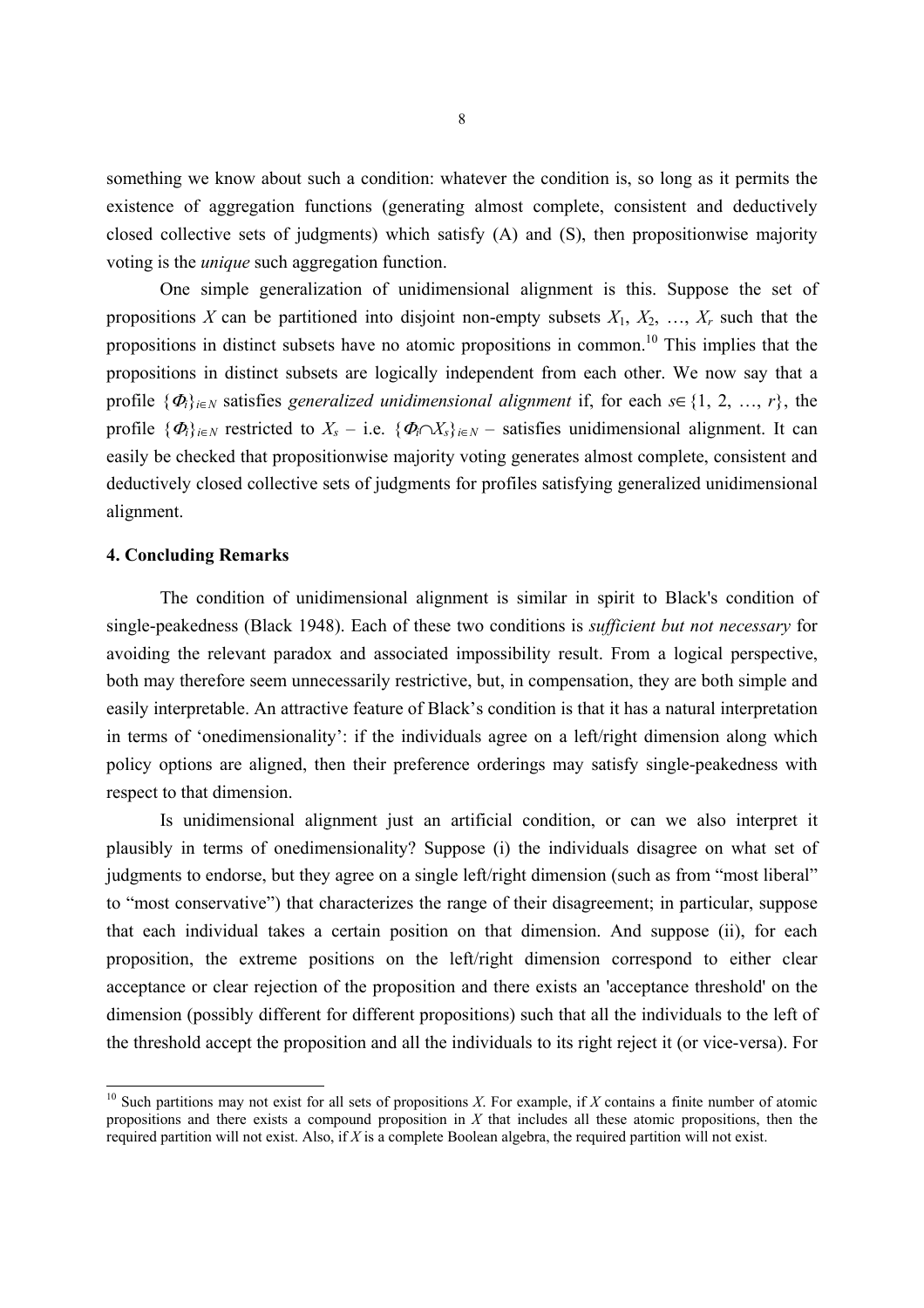example, in a political context, all individuals to the left of some threshold might be in favour of a certain binary "free trade" proposition while all individuals to its right might be against it. Conditions (i) and (ii) entail unidimensional alignment. In other words, agreement on a dimension can induce unidimensional alignment.

This suggests that, if the individuals reach agreement on a dimension, the doctrinal paradox and the associated impossibility result can be avoided; and, in analogy with Black's famous result, the output of the aggregation will then be the median individual's input (if the number of individuals is odd) or the intersection of the median pair's inputs (if the number of individuals is even). A challenge for further work will be to find a domain restriction condition that is less restrictive than (UAD) but still sufficient for the avoidance of the "doctrinal paradox", and yet easy to define and interpret. But, as we have seen, whatever domain such a condition will describe, propositionwise majority will be the *unique* aggregation procedure on that domain which generates almost complete, consistent and deductively closed collective sets of judgments and satisfies conditions (A) and (S).

## **Appendix: Proofs**

## **Proof of proposition 1.**

Let *F* be propositionwise majority voting. Let  $\{\Phi_i\}_{i \in N} \in \text{UAD}$ . Then  $F(\{\Phi_i\}_{i \in N}) =$  $\{\phi \in X : |N_{accept-\phi}| > n/2\}$ . Let  $\Omega$  be a structuring ordering of *N* for  $\{\phi_i\}_{i \in N}$ . If *n* is even, let  $m_1$  and  $m_2$ be the median pair of individuals with respect to  $\Omega$ . If *n* is odd, let  $m_1 = m_2 = m$  be the median individual with respect to  $\Omega$ . We show that, for any  $\phi \in X$ ,  $\phi \in F(\{\Phi_i\}_{i \in N})$  if and only if  $\phi \in$  $\Phi_{m_1} \cap \Phi_{m_2}$ , which implies that  $F(\{\Phi_i\}_{i \in N}) = \Phi_{m_1} \cap \Phi_{m_2}$ . Note that this implies the desired result both for *n* even and for *n* odd, because if *n* is odd we have  $\Phi_{m_1} \cap \Phi_{m_2} = \Phi_m$  under the present definitions.

Take any  $\phi \in X$ . Suppose  $\phi \in \Phi_{m_1} \cap \Phi_{m_2}$ . Then  $m_1, m_2 \in N_{accept-\phi}$ . But since  $[N_{accept-\phi} \Omega N_{reject-\phi}]\$ or  $N_{reject-\phi} \Omega N_{accept-\phi}$ , we must have either [for every  $i \in N$ , if  $i\Omega m_1$  then  $i \in N_{accept-\phi}$ ] or [for every *i*∈*N*, if *m*<sub>2</sub> $\Omega$ *i* then *i*∈*N<sub>accept-* $\phi$ </sub>]. Hence either  $|N_{accept} \phi| \geq |\{m_1, m_2\}| + |\{i \in N : i\Omega m_1\}|$  or  $|N_{accept} \phi| \geq$  $|\{m_1, m_2\}| + |\{i \in N : m_2 \Omega i\}|$ . Note that  $|\{m_1, m_2\}| = 1$  if *n* is odd and  $|\{m_1, m_2\}| = 2$  if *n* is even. But, by the definition of  $m_1$  and  $m_2$  (as the median individual or pair with respect to  $\Omega$ ), we have

$$
|\{i \in N : i\Omega m_1\}| = |\{i \in N : m_2 \Omega i\}| = \begin{cases} (n-1)/2 & \text{if } n \text{ is odd} \\ (n-2)/2 & \text{if } n \text{ is even,} \end{cases}
$$

and hence  $|N_{accept-\phi}| > n/2$ . Therefore  $\phi \in F(\{\Phi_i\}_{i \in N})$ .

Conversely, suppose  $\phi \in F(\{\Phi_i\}_{i \in N})$ . Then  $|N_{accept-\phi}| > n/2$ . Assume, for a contradiction, that <sup>φ</sup>∉<sup>Φ</sup>*m*<sup>1</sup> ∩<sup>Φ</sup>*m*<sup>2</sup> . Then *m*1∉*Naccept-*φ or *m*2∉*Naccept-*φ (or both). Without loss of generality, assume *m*1∉*Naccept-*φ (the case *m*2∉*Naccept-*φ is perfectly analogous). Then *m*1∈*Nreject-*φ. We must then have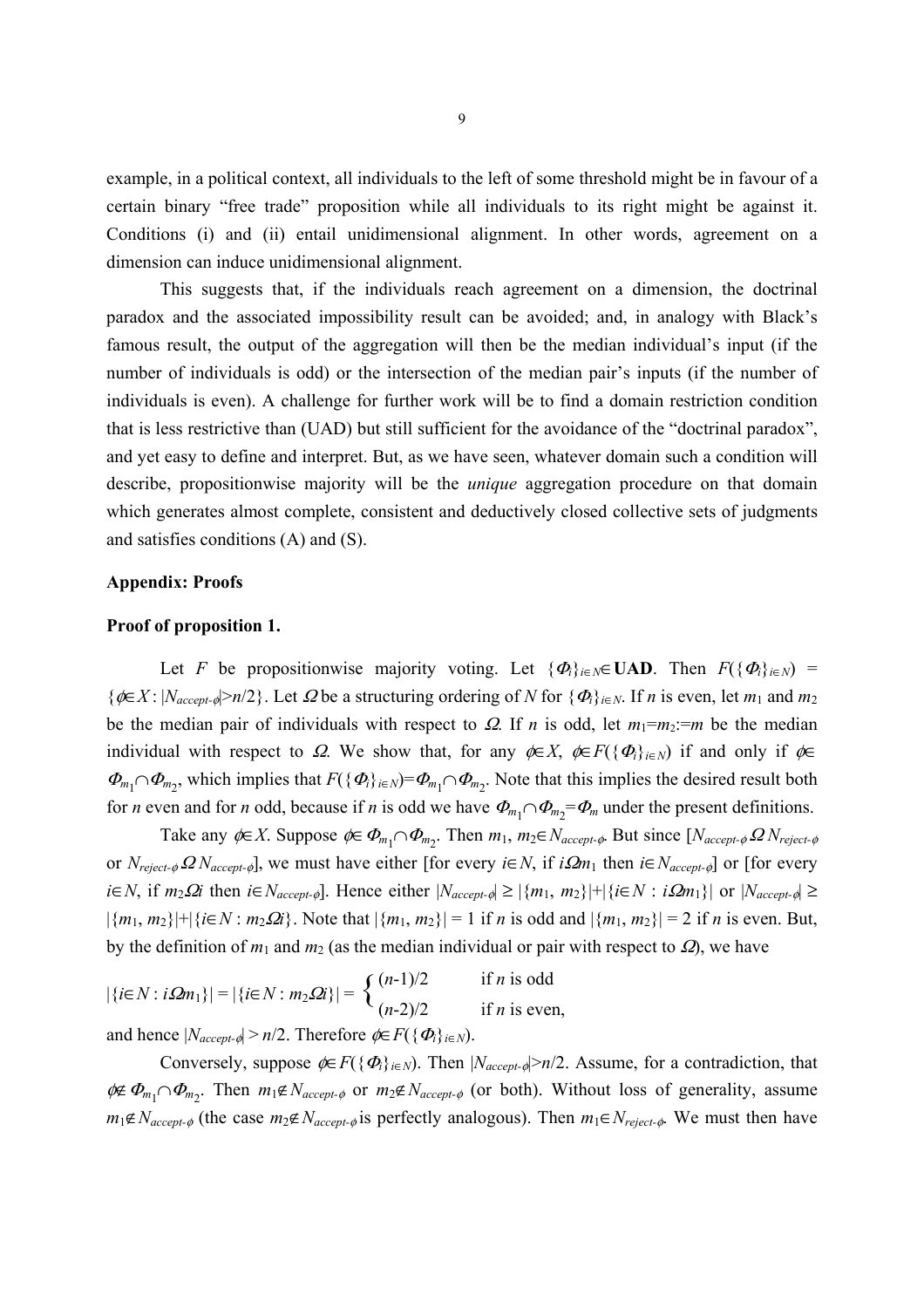either [for every *i*∈*N*, if  $m_1\Omega$ *i* then  $i \in N_{reject-\phi}$ ] or [for every  $i \in N$ , if  $i\Omega m_1$  then  $i \in N_{reject-\phi}$ ], since [*Naccept-*φ <sup>Ω</sup>*Nreject-*<sup>φ</sup> or *Nreject-*φ <sup>Ω</sup>*Naccept-*φ] by unidimensional alignment. But then either |*Nreject-*φ| ≥ 1+|{*i*∈*N* : *m*1<sup>Ω</sup>*i*}| ≥ 1+|{*i*∈*N* : *m*2<sup>Ω</sup>*i*}| or |*Nreject-*φ| ≥ 1+|{*i*∈*N* : *i*Ω*m*1}|. If *n* is odd, then this means  $|N_{reject-*φ*}| \ge 1+(n-1)/2 > n/2$ . If *n* is even, then this means  $|N_{reject-*φ*}| \ge 1+(n-2)/2 = n/2$ . In both cases,  $|N_{reject-\phi}| \ge n/2$ , which contradicts  $|N_{accept-\phi}|>n/2$ . Therefore  $\phi \in \Phi_{m_1} \cap \Phi_{m_2}$ . We conclude that  $F(\{\Phi_i\}_{i \in N}) = \Phi_{m_1} \cap \Phi_{m_2}$ , as required. ■

## **Proof of theorem 2.**

**(ii) implies (i).** Suppose we have (ii), i.e. *F* is propositionwise majority voting, defined on  $D = UAD$ . It is easy to check that *F* satisfies (A) and (S). We need to show that, for every {<sup>Φ</sup>*i*}*<sup>i</sup>*∈*<sup>N</sup>*∈**D**, *F* generates an almost complete, consistent and deductively closed collective set of judgments. Let  $\{\Phi_i\}_{i \in N} \in \mathbf{D} = \mathbf{UAD}$ . Let  $\Omega$  be a structuring ordering of *N* for  $\{\Phi_i\}_{i \in N}$ . Consider two cases: *n* is odd, and *n* is even. If *n* is odd, by proposition 1,  $F(\{\Phi_i\}_{i \in N}) = \Phi_m$ , where *m* is the median individual with respect to  $\Omega$ . But, by assumption,  $\Phi_m$  is complete, consistent and deductively closed. It follows that  $F(\{\Phi_i\}_{i\in\mathbb{N}})$  is also complete (and by implication almost complete), consistent and deductively closed. If *n* is even, by proposition 1,  $F(\{\Phi_i\}_{i \in N})$  =  $\Phi_{m_1} \cap \Phi_{m_2}$ , where  $m_1$  and  $m_2$  are the median pair of individuals with respect to  $\Omega$ . Again, each of  $\Phi_{m_1}$  and  $\Phi_{m_2}$  is complete, consistent and deductively closed. It is easy to check that the intersection of two consistent and deductively closed individual sets of judgments is also consistent and deductively closed, and hence it follows that  $F(\{\Phi_i\}_{i\in N})$  is consistent and deductively closed. To show that  $F(\{\Phi_i\}_{i \in N})$  is almost complete, assume, for a contradiction, that there exists  $\phi \in X$  with  $|N_{accept} \phi| \neq |N_{reject} \phi|$  such that  $\phi \notin F(\{\Phi_i\}_{i \in N})$  and  $\neg \phi \notin F(\{\Phi_i\}_{i \in N})$ . This means that  $\phi \notin \Phi_{m_1} \cap \Phi_{m_2}$  and  $\neg \phi \notin \Phi_{m_1} \cap \Phi_{m_2}$ . Since each of  $\Phi_{m_1}$  and  $\Phi_{m_2}$  is complete and consistent, must have either  $[\phi \in \Phi_{m_1}$  and  $\phi \notin \Phi_{m_2}]$  or  $[\phi \notin \Phi_{m_1}$  and  $\phi \in \Phi_{m_2}]$ , i.e. either  $[m_1 \in N_{accept-\phi}]$ and  $m_2 \in N_{reject-\phi}$  or  $[m_1 \in N_{reject-\phi}]$  and  $m_2 \in N_{accept-\phi}$ . But since  $m_1$  and  $m_2$  are the median pair of individuals with respect to  $\Omega$  and we have  $[N_{accept\phi} \Omega N_{reject\phi} \Omega N_{reject\phi} \Omega N_{accept\phi}]$  (by unidimensional alignment), we must have  $|N_{accept\phi}| = |N_{reject\phi}| = n/2$ , a contradiction. Hence  $F({\phi_i}_{i \in N})$  is almost complete. We conclude that (i) holds, as required.

**(i) implies (ii).** For this part of the proof, it is sufficient to assume that the domain **D** of *F* satisfies  $\mathbf{UAD} \subseteq \mathbf{D} \subseteq \mathbf{U}$ . This assumption holds in particular when  $\mathbf{D} = \mathbf{UAD}$ , as assumed in theorem 2. Suppose we have (i), i.e. *F* generates almost complete, consistent and deductively closed collective sets of judgments and satisfies (A) and (S). The structure of the proof is as follows. We prove the following three claims.

**Claim 1.** There exists a function  $g : \{0, 1, ..., n\} \rightarrow \{0, 1\}$  such that, for any  $\{\Phi_i\}_{i \in N} \in \mathbb{D}$ , *F*({ $\Phi_i$ }<sub>*i*∈*N*</sub>) = { $\phi \in X : g(|N_{accept-1}|) = 1$ }.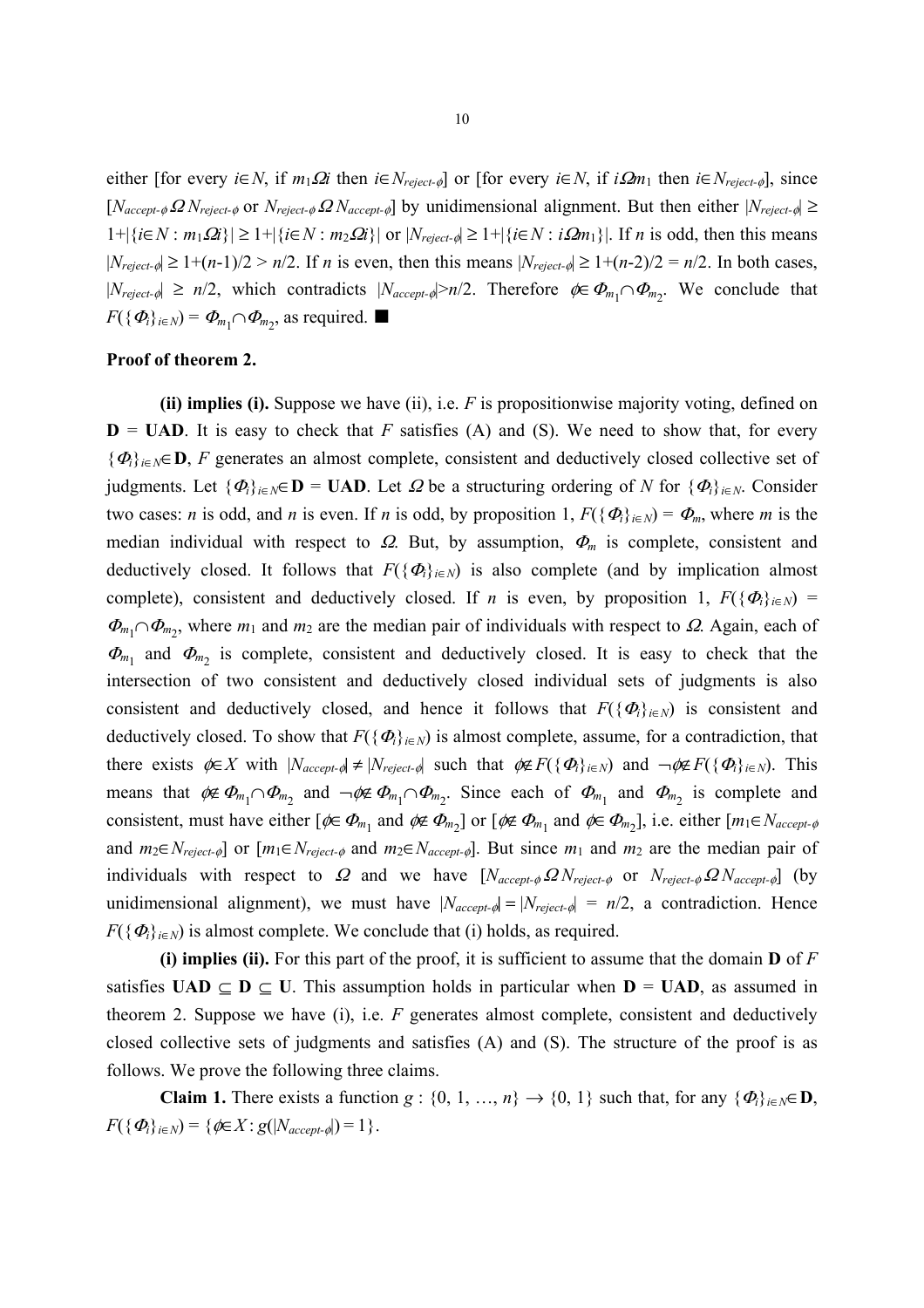**Claim 2.** For any *k*∈{0, 1, …, *n*},  $g(k) + g(n-k) = \begin{cases} 1 & \text{if } k \neq n/2 \\ 0 & \text{if } k=n/2. \end{cases}$ 

**Claim 3.** For any *k*, *l*∈{0, 1, …, *n*}, *k* < *l* implies *g*(*k*) ≤ *g*(*l*).

To prove that *F* is propositionwise majority voting, by claim 1 it is sufficient to prove that, for all  ${\phi}$ <sub>*i*</sub> $\in$ *N* $\in$  **D** and all  $\notin$ *Z*,  $g(|N_{accept\phi}|) = 1$  if and only if  $|N_{accept\phi}| > n/2$ , i.e. if and only if, for all  $k \in \{0, 1, ..., n\}, f(k) = 1$  if and only if  $k > n/2$ . Suppose  $k > n/2$ . Assume, for a contradiction, that  $g(k) = 0$ . By claim 2,  $f(n-k) = 1$ . But since  $k > n/2$ , we have  $n-k < k$ , and then  $g(n-k) = 1 > g(k) = 0$ contradicts claim 3. Hence  $g(k) = 1$ . Suppose  $k \le n/2$ . If  $k=n/2$ , then by claim 2,  $g(k)=0$ . If  $k < n/2$ , then  $n-k > n/2$ . We have already shown that  $n-k > n/2$  implies  $g(n-k) = 1$ . Since  $g(n-k) + g(k) = 1$ , by claim 2, we must have  $g(k)=0$ . Hence (ii) holds, as required.

**Proof of claim 1.** Since *F* satisfies (S), there exists a function  $f: \{0, 1\}^n \rightarrow \{0, 1\}$  such that, for any  $\{\Phi_i\}_{i \in \mathbb{N}} \in \mathbf{D}$ ,  $F(\{\Phi_i\}_{i \in \mathbb{N}}) = \{\phi \in X : f(\delta_1(\phi), \delta_2(\phi), ..., \delta_n(\phi)) = 1\}$ , where, for each  $i \in \mathbb{N}$ and each  $\phi \in X$ ,  $\delta_i(\phi) = 1$  if  $\phi \in \Phi_i$  and  $\delta_i(\phi) = 0$  if  $\phi \notin \Phi_i$ . Now define  $g : \{0, 1, ..., n\} \to \{0, 1\}$  as follows. For each  $k \in \{0, 1, ..., n\}$ , let  $g(k) := f(d_1, d_2, ..., d_n)$  where  $d_i := 1$  for *i*≤ $k$  and  $d_i := 0$  for *i*>*k*. Since *F* satisfies (A) in addition to (S), for any  $(d_1, d_2, ..., d_n) \in \{0, 1\}^n$  and any permutation σ: *N* → *N*, we have  $f(d_1, d_2, ..., d_n) = f(d_{σ(1)}, d_{σ(2)}, ..., d_{σ(n)})$ . Therefore, for any  $(d_1, d_2, ..., d_n)$ ,  $(e_1, e_2, ..., e_n) \in \{0, 1\}^n$ , if  $|\{i \in N : d_i = 1\}| = |\{i \in N : e_i = 1\}|$  then  $f(d_1, d_2, ..., d_n) =$  $f(e_1, e_2, ..., e_n)$ . This implies that, for any  $(e_1, e_2, ..., e_n) \in \{0, 1\}^n$ ,  $f(e_1, e_2, ..., e_n) = f(d_1, d_2, ..., d_n)$ where *d<sub>i</sub>* := 1 for *i*≤|{*i* ∈ *N* : *e<sub>i</sub>* = 1}| and *d<sub>i</sub>* := 0 for *i*>|{*i* ∈ *N* : *e<sub>i</sub>*</sub> = 1}|, and thus *f*(*e*<sub>1</sub>, *e*<sub>2</sub>, ..., *e<sub>n</sub>*) =  $g(\{\{i \in N : e_i = 1\}\})$ . Hence, for any  $\{\Phi_i\}_{i \in N} \in \mathbf{D}$ ,  $F(\{\Phi_i\}_{i \in N}) = \{\phi \in X : f(\delta_1(\phi), \delta_2(\phi), ..., \delta_n(\phi)) = 1\}$  $= {\phi \in X : g(|N_{accept-*o*|}) = 1}$ , as required.

**Proof of claim 2.** Let  $k \in \{0, 1, ..., n\}$ . Consider  $\{\Phi_i\}_{i \in \mathcal{N}} \in \mathbf{D}$  and  $\phi \in X$  such that  $|N_{accept-\phi}| =$ *k*. Since we can construct a profile  $\{\Phi_i\}_{i \in N}$  with this property in **UAD**, the required  $\{\Phi_i\}_{i \in N}$  exists in **D** ( $\supseteq$ **UAD**). Since, by assumption, each  $\Phi_i$  in  $\{\Phi_i\}_{i \in N}$  is complete and consistent, we have  $N_{accept\rightarrow\phi} = N \setminus N_{accept\rightarrow\phi}$ , and thus  $|N_{accept\rightarrow\phi}| = n-k$ . By claim 1,  $\phi \in F(\{\Phi_i\}_{i\in N})$  if and only if  $g(|N_{accept-0}|) = 1$ ; and  $\neg \phi \in F(\{\Phi_i\}_{i \in N})$  if and only if  $g(|N_{accept-0}|) = 1$ . Since *F* generates consistent collective sets of judgments, we have *not* both  $\phi \in F(\{\Phi_i\}_{i \in N})$  and  $\neg \phi \in F(\{\Phi_i\}_{i \in N})$ , and thus  $g(k)$  + *g*(*n*-*k*) ≤ 1. First consider the case  $k≠n/2$ . Since *F* generates almost complete collective sets of judgments and  $k \neq n/2$ , at least one of  $\phi \in F(\{\Phi_i\}_{i \in N})$  or  $\neg \phi \in F(\{\Phi_i\}_{i \in N})$  holds, and thus  $g(k)+g(n-k)$  $> 0$ . Therefore  $g(k) + g(n-k) = 1$ . Second consider the case  $k=n/2$ . Then  $n-k=n/2$ , and  $g(k) = g(n-k)$ . Since  $g(k) + g(n-k) \leq 1$ , we have  $2g(k) \leq 1$ . Therefore  $g(k) = 0$ , as required.

**Proof of claim 3.** Assume, for a contradiction, that there exist  $k, l \in \{0, 1, ..., n\}$  such  $k < l$ and  $g(k) > g(l)$ , i.e.  $g(k) = 1$  and  $g(l) = 0$ . Construct a profile of complete, consistent and deductively closed individual sets of judgments,  $\{\Phi_i\}_{i \in N}$ , as shown in table 3.